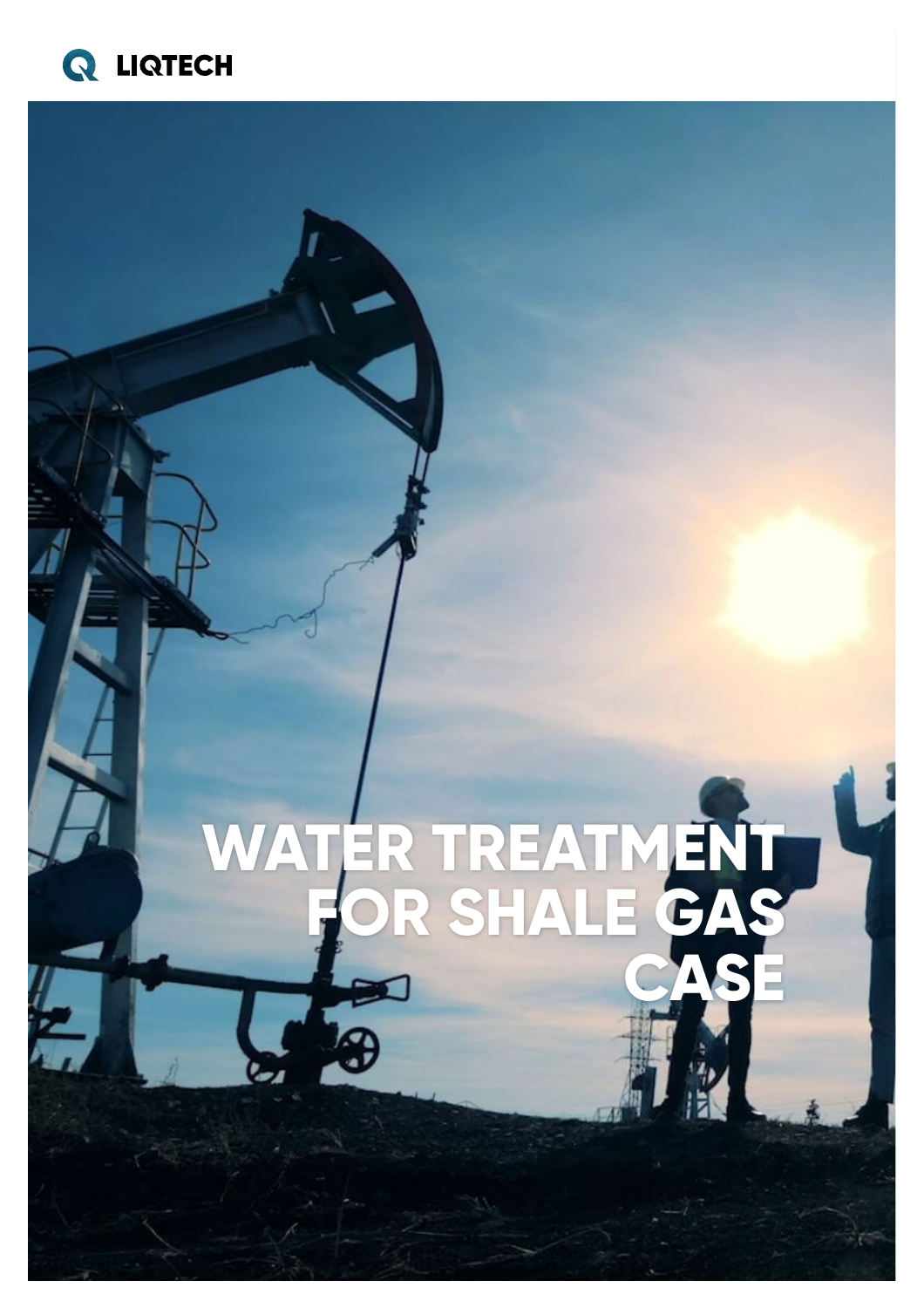

### **Water treatment for shale gas oil production fracking flow back water treatment**

**LiqTech silicon carbide membrane technology removes solids and oil from flow back water produced when fracking for shale oil and gas. The high quality of treated water allows for re-injection or further desalination for low salinity enhanced oil recovery.**

#### **The Case**

LiqTech entered a joint development project with a leading solution provider for upstream oil & gas. The purpose was to configure a mobile container unit with appropriate technologies to treat flow back water on-site for re-injection purposes. Significant savings can be achieved by reusing the flow back water compared to trucking freshwater and wastewater to/from the site. The flow back is characterized by high solids and high viscosity due to gums and polymers, which challenges conventional water treatment solutions.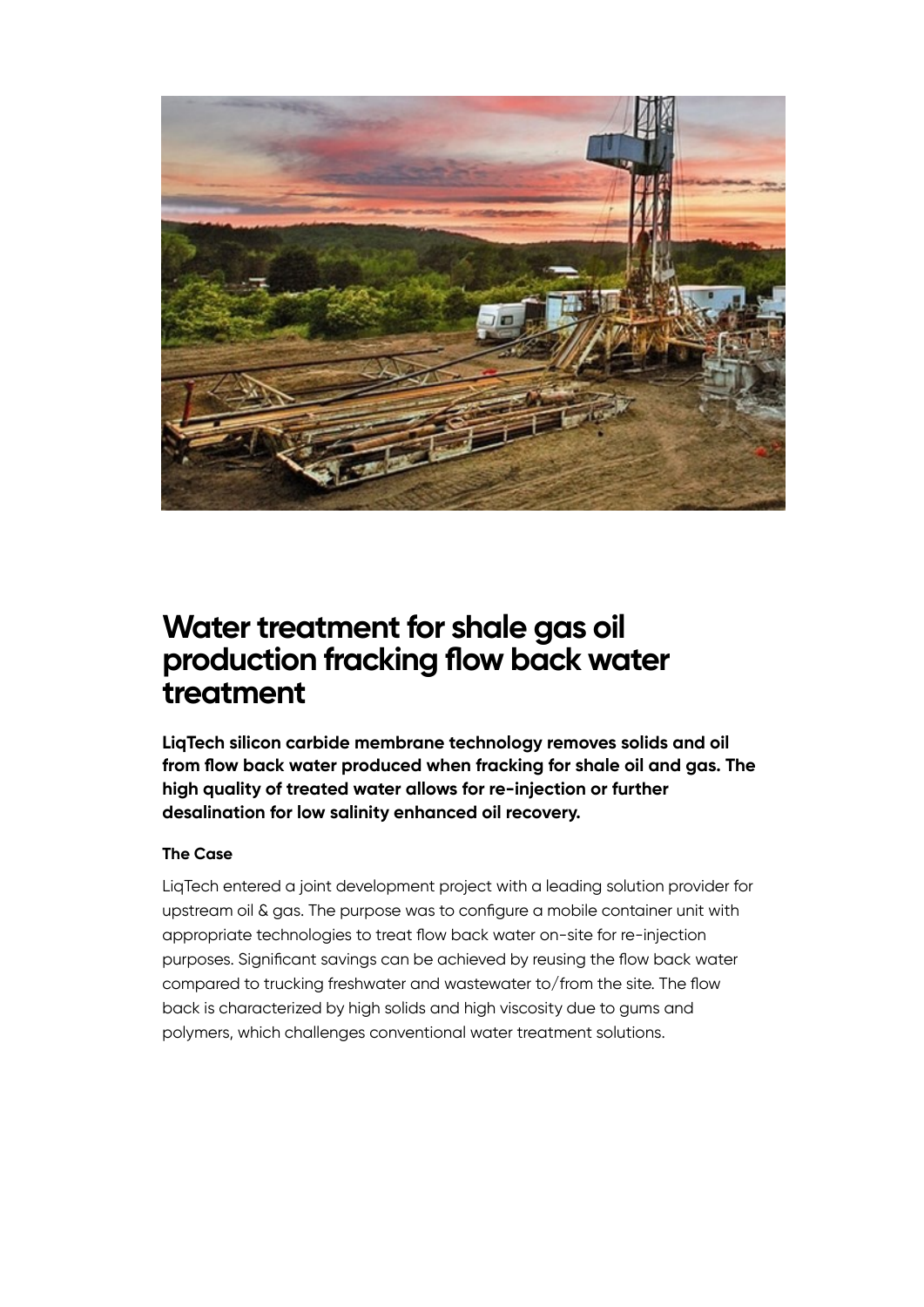

## **The Solution**

**The oil company has a shale oil production facility in an area distant from both freshwater supply and a frac water disposal well. Frac water is first separated near the wells from solids, bulk oil, and gas. The water is then piped to the central treatment location, where several gun barrel tanks are installed. From the tanks, water is sent to the small pond, where residual oil is skimmed once again and water is sent to the treatment unit.**

LiqTech supplied a fully automated SiC ceramic UF membrane system, with integrated backwash and chemical cleaning in place (CIP) modules. The system comes with a self-cleaning prefiltration module to protect the membranes from larger debris. The system is assembled on a single skid – ready for plug and play installation at the customer site. Together with primary and secondary upstream treatment, the SiC membrane system in combination with an additional disinfection process produces a very high quality of water which can be re-used directly. Addition of polymers to the treated water will be needed to achieve certain outcomes.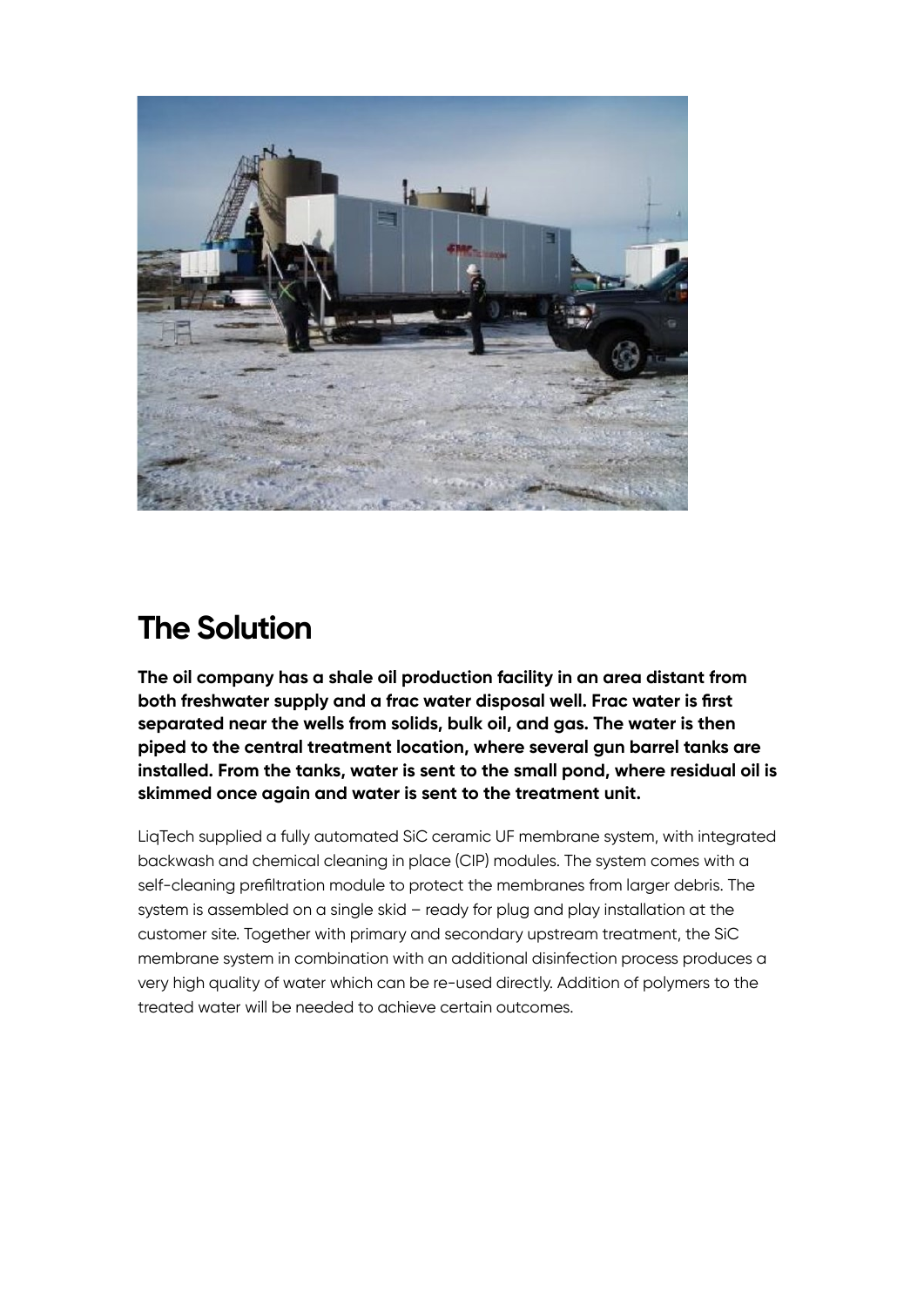

## **LiqTech System Design**

#### **Materials and Components**

The UF ceramic membranes are made from silicon carbide material which proved to be extremely robust with high permeability and stable flux. Further, the membranes are chemically inert and very temperature resistant. These superior properties of SiC membranes provide operational robustness when dealing with challenging media like flow back water.

#### **Operational performance**

The SiC membrane system has shown a very satisfying process robustness and treated water quality. The system is operating at typical values shown in the picture.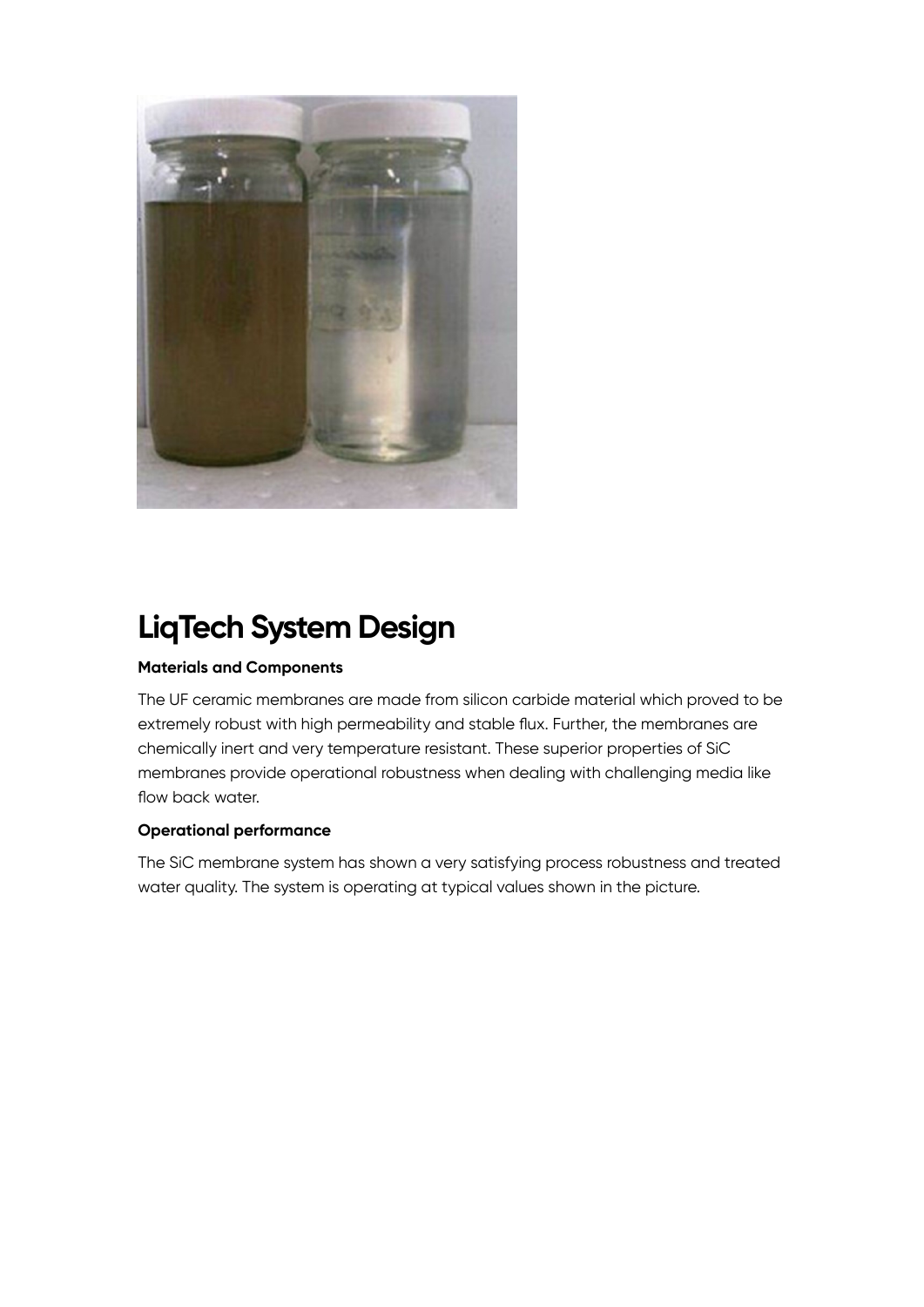Table: Operational performance of SiC membrane system for flowback water treatment.

| <b>MEDIA</b>       | <b>FLOWBACK</b>   |
|--------------------|-------------------|
| <b>TMP</b>         | $0.4 - 0.8$ bar   |
| Recovery           | $50 - 70$ %       |
| Permeability       | 300-800 LMH/bar   |
| Cross-flow         | $1.2 \text{ m/s}$ |
| <b>Temperature</b> | 35C               |



## **Talk to an Expert**

**If need any more information or help regarding shale gas, please do not hesitate to contact us.**